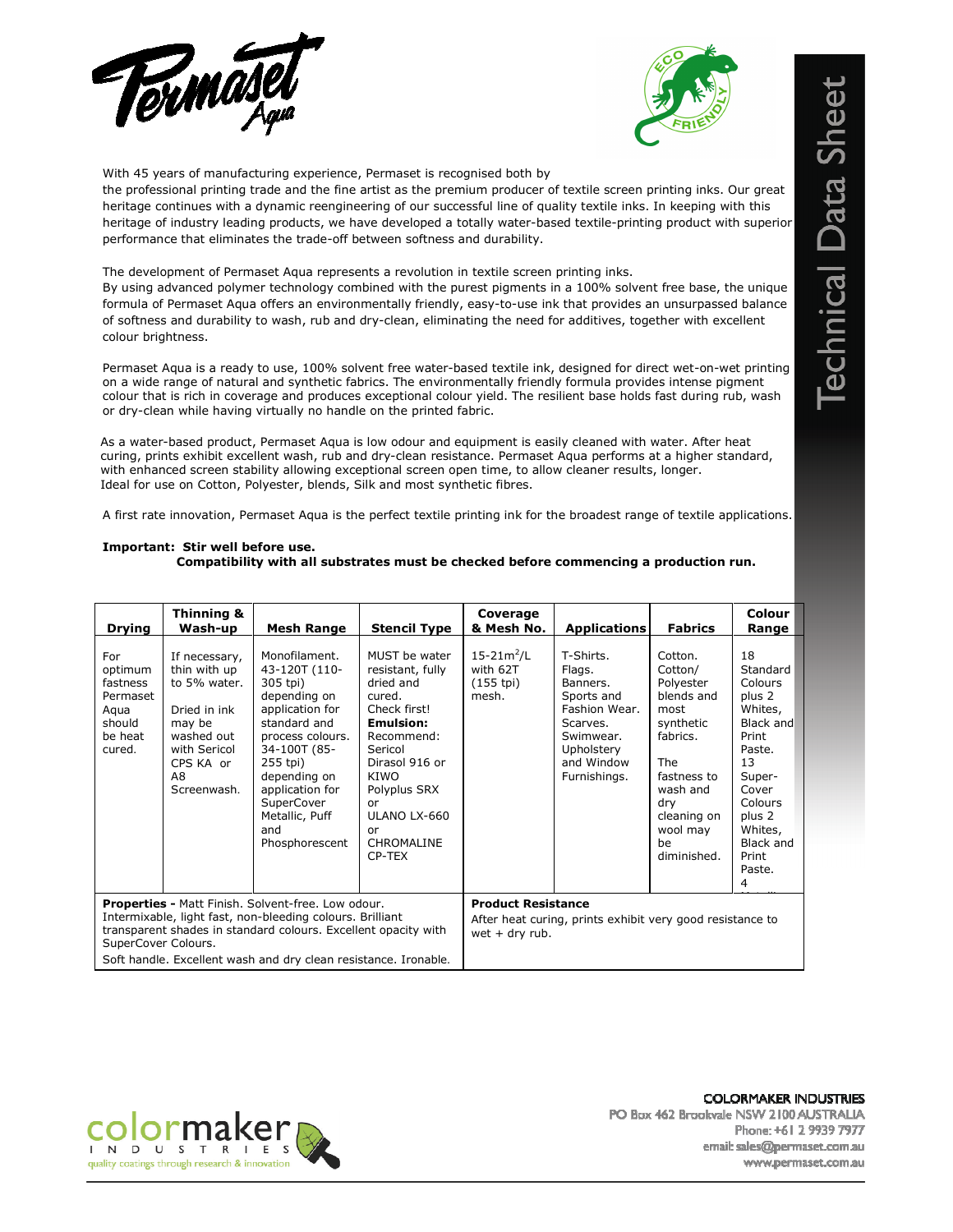

## Drying and Curing

For optimum wash and colour fastness, prints should be fully heat cured. Whilst the below information is a guide, the curing schedule used should be chosen to suit the heat resistance of the fabric being printed. Care must be taken with IR dryers to ensure that prints are fully cured. When printing on synthetic blends and fabrics, a lower curing temperature and longer drying time is recommended. If your drying conditions fall outside these recommendations, please contact your local representative for technical assistance.

The following curing guidelines are recommendations for ink deposit temperatures, not dryer temperatures. This should be checked with temperature strips to ensure the appropriate temperatures are achieved.

2-3 Minutes @ 160°C (320°F)

5-6 Minutes @ 140°C (285°F) 8-9 Minutes @ 120°C (250°F)

### Fastness

Light Fastness is good. Most colours achieve a rating of 8/8 on the Blue Wool Scale, but all are not less than 6/8. When fully heat cured, prints have excellent wash and dry clean fastness.

Colour Matches: Note that high temperatures combined with strong detergents can cause colour changes in some colour matches. It is therefore imperative that all formulations are checked for acceptable wash fastness properties prior to production.

### Rub Resistance

After heat curing, prints exhibit very good resistance to wet/dry rub.

## Permaset Aqua Standard Colours

| Jet Black             | Purple                                                      |
|-----------------------|-------------------------------------------------------------|
| <b>Standard White</b> | Junior Navy                                                 |
| Blue B                | Light Blue                                                  |
| Mid Yellow            | Yellow R                                                    |
| Orange R              | Mid Green                                                   |
| Scarlet               | Green B                                                     |
| <b>Bright Red</b>     | Dark Brown*                                                 |
| Mid Red               | Brown R*                                                    |
| Venetian Red*         | Rose                                                        |
| Turquoise*            | Print Paste*                                                |
| containers            | Available in $100$ mL (* excepted), $300$ mL, $1, 4 + 15$ L |
|                       |                                                             |

#### Permaset Aqua Glow Colours

| Glow Yellow                                 | Glow Orange        |
|---------------------------------------------|--------------------|
|                                             |                    |
| Glow Red                                    | Glow Pink          |
|                                             |                    |
| Glow Magenta                                | <b>Glow Violet</b> |
|                                             |                    |
| Glow Blue                                   | Glow Green         |
|                                             |                    |
| Available in $300mL$ , $1 + 4L$ containers. |                    |
|                                             |                    |

## Permaset Aqua Bases

Puff Base Phosphorescent Green Available in 100mL, 300mL and 1L container only.

## Permaset Aqua SuperCover Colours

SuperCover Black SuperCover White SuperCover First Down White(not in 300mL) SuperCover Mid Yellow SuperCover Yellow R SuperCover Orange R SuperCover Scarlet SuperCover Mid Red SuperCover Rose

SuperCover Purple SuperCover Ultra Blue SuperCover Blue B SuperCover Light Blue SuperCover Mid Green SuperCover Green B SuperCover Print Paste (not in 300mL) Available in 300mL, 1, 4 + 15L containers. **Permaset Aqua SuperCover Glow Colours**<br>SuperCover Glow Yellow Super Cover Glow ( SuperCover Glow Yellow Super Cover Glow Orange<br>Super Cover Glow Red Super Cover Glow Pink Super Cover Glow Pink SuperCover Glow Magenta Super Cover Glow Violet<br>SuperCover Glow Blue SuperCover Glow Green SuperCover Glow Green Available in 300mL, 1 + 4L containers. Permaset Aqua Process Colours Process Black Process Cyan Process Magenta Process Yellow Available in  $1 + 4L$  containers only.

# Permaset Aqua Metallic Colours

 Metallic Pearl White Metallic Silver Metallic Gold Metallic Copper

### Available in 100mL, 300mL, 1L, 4L + 15L containers only. Ancillary Products

Fabrics must be held in place during printing by means of a pressure sensitive adhesive to ensure good defintition and registration. Pemaset Table Adhesive and Belt Adhesive are suitable for this purpose.

## Safety and Handling

Permaset Aqua has been formulated to be free of any toxic chemicals. The range has no flash point, and as such is exempt from Flammable Liquids regulations. Permaset Aqua is free from Lead and other heavy metals except Copper. Comprehensive information on the safety and handling of products in the Permaset Aqua range of inks and ancillaries is provided in the appropriate Safety Data Sheets (SDS), which are available on request.

## Environmental Information

Permaset Aqua is formulated to be environmentally friendly with enhanced performance characteristics. Permaset Aqua does not include any CFCs, HCFCs, volatile solvents nor aromatic hydrocarbons. Unlike other inks (e.g. Plastisols) Permaset Aqua is also PVC and Phthalate free.

#### **Storage**

Containers should be kept in a cool place and tightly closed when not in use.

## Suggested Safe Disposal Method

1/ Wipe as much excess ink off the screen as possible, first with a squeegee (back to the bucket), then with rags/paper (into bin)

- 2/ Hose out the screens in a contained vessel.
- 3/ Capture the liquid waste and allow to settle.

4/ Strain out solids, dry solids in the sun and dispose of as solid waste.

5/ Aqueous wastes should be disposed of in sealed containers to a certified waste disposal entity.

Excess ink and wastes from the screen should be disposed of in accordance with the regulations of local regulatory authorities.



**COLORMAKER INDUSTRIES** PO Box 462 Brookvale NSW 2100 AUSTRALIA Phone: +61 2 9939 7977 email: sales@permaset.com.au www.permaset.com.au